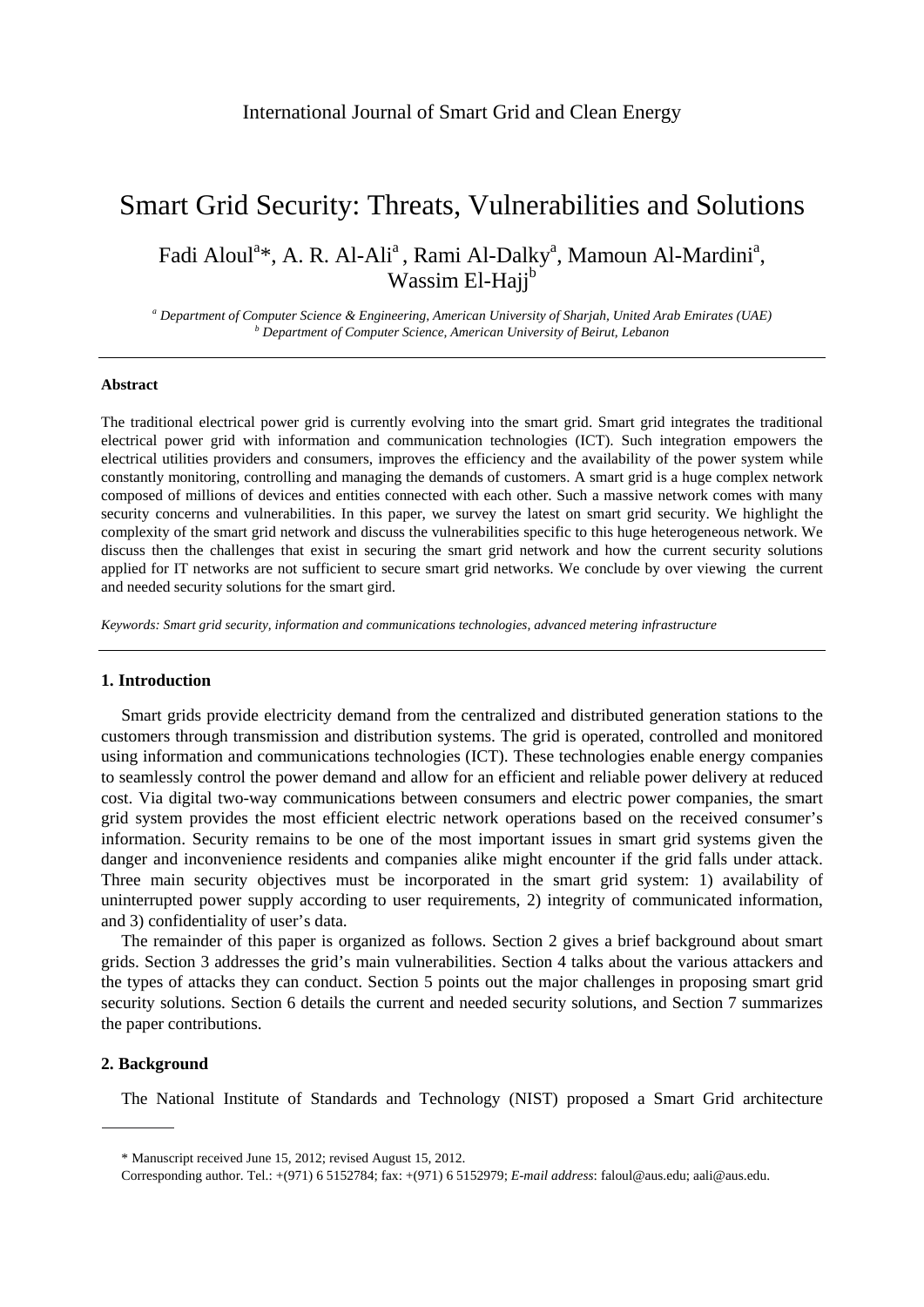composed of seven domains as shown in Fig. 1. The grid can be viewed as having two main components, system and network.



#### Fig. 1. Domains of a smart grid [NIST].

#### *2.1 System Component*

The major system components in smart grid are Electrical Household Appliances, Renewable Energy resources, Smart Meter, Electric Utility Operation Center and Service Providers.

*Electrical Household Appliances (*smart and legacy) are assumed to be able to communicate with smart meters via a Home Area Network (HAN) facilitating efficient power consumption management to all home devices.

*Renewable Energy Resources* are solar and wind energy that supply home appliances with local generate electricity.

*Smart Meter* is a stand-alone embedded system. Each smart meter contains a microcontroller that has non-volatile and volatile memory, analog/digital ports, timers, real-time clock and serial communication facilities. Smart meters register the power consumption periodically and transmit it to the utility server, connect or disconnect a customer power supply and send out alarms in case of abnormality. Some smart meters are equipped with relays that can be interfaced directly with smart home appliances to control them; for example, turn OFF the air conditioner during peak periods. Furthermore, the smart meter can be used in demand side management.

*Electric Utility Center* interacts with smart meters to regulate power consumption. It also sends consumption related instructions to smart meters and collects sub-hourly power usage reports and emergency/error notifications using General Packet Radio Service (GPRS) technology.

*Service Providers* establish contracts with users to provide electricity for individual devices. Service providers interact with internal devices via messages relayed by the smart meter. To establish such interaction, service providers should register with the electric utility and obtain digital certificates for their identities and public keys. The certificates are then used to facilitate secure communications with users.

#### *2.2 Network Component*

Smart grid incorporates two types of communication: Home Area Network (HAN) and Wide Area Network (WAN). A HAN connects the in-house smart devices across the home with the smart meter. The HAN can communicate using Zigbee, wired or wireless Ethernet, or Bluetooth. A WAN, on the other hand, is a bigger network that connects the smart meters, service providers, and electric utility. The WAN can communicate using WiMAX, 3G/GSM/LTE, or fiber optics. The smart meter acts as a gateway between the in-house devices and the external parties to provide the needed information. The electric utility manages the power distribution within the smart grid, collects sub-hourly power usage from smart meters, and sends notifications to smart meters once required. The smart meter receives messages from devices within HAN and sends them to the appropriate service provider. Figure 2 illustrates the basic architecture [1]. Note that while HANs are used in residential homes, Business Area Networks (BANs) and Industrial Area Networks (IANs) are used within business offices and industrial sites, respectively.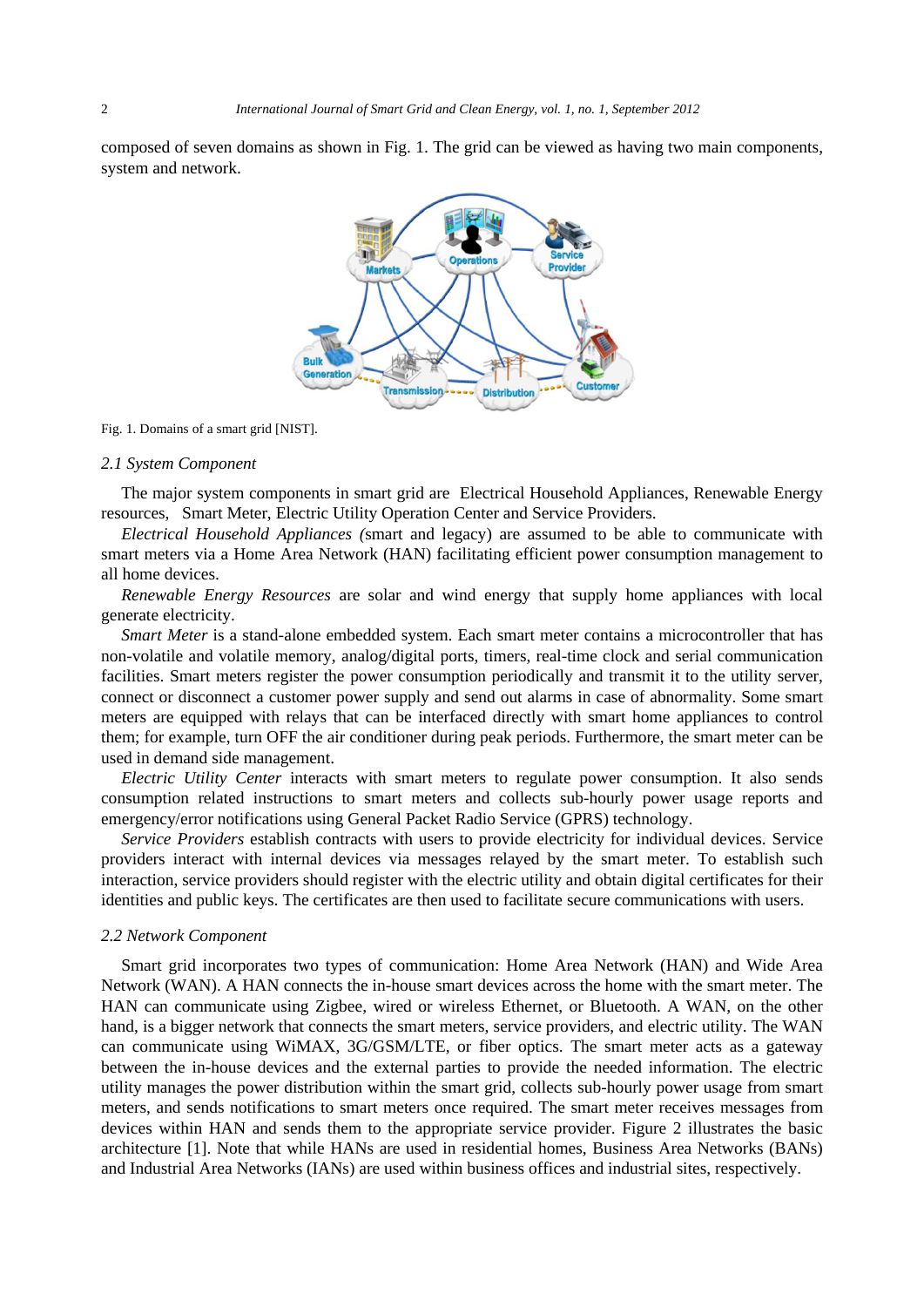

Fig. 2. Basic network architecture [1].

#### **3. Vulnerabilities**

Smart grid network introduces enhancements and improved capabilities to the conventional power network making it more complex and vulnerable to different types of attacks. These vulnerabilities might allow attackers to access the network, break the confidentiality and integrity of the transmitted data, and make the service unavailable. As proposed in [2],[3], the following vulnerabilities are the most serious in smart grids:

1) *Customer security*: Smart meters autonomously collect massive amounts of data and transport it to the utility company, consumer, and service providers. This data includes private consumer information that might be used to infer consumer's activities, devices being used, and times when the home is vacant.

2) *Greater number of intelligent devices*: A smart grid has several intelligent devices that are involved in managing both the electricity supply and network demand. These intelligent devices may act as attack entry points into the network. Moreover, the massiveness of the smart grid network (100 to 1000 times larger than the internet) makes network monitoring and management extremely difficult.

3) *Physical security*: Unlike the traditional power system, smart grid network includes many components and most of them are out of the utility's premises. This fact increases the number of insecure physical locations and makes them vulnerable to physical access.

4) *The lifetime of power systems*: Since power systems coexist with the relatively short lived IT systems, it is inevitable that outdated equipments are still in service. This equipment might act as weak security points and might very well be incompatible with the current power system devices.

5) *Implicit trust between traditional power devices*: Device-to-device communication in control systems is vulnerable to data spoofing where the state of one device affects the actions of another. For instance, a device sending a false state makes other devices behave in an unwanted way.

6) *Different Team's backgrounds*: Inefficient and unorganized communication between teams might cause a lot of bad decisions leading to much vulnerability.

7) *Using Internet Protocol (IP) and commercial off-the- shelf hardware and software*: Using IP standards in smart grids offer a big advantage as it provides compatibility between the various components. However, devices using IP are inherently vulnerable to many IP-based network attacks such as IP spoofing, Tear Drop, Denial of Service, and others.

8) *More stakeholders*: Having many stakeholders might give raise to a very dangerous kind of attack: insider attacks.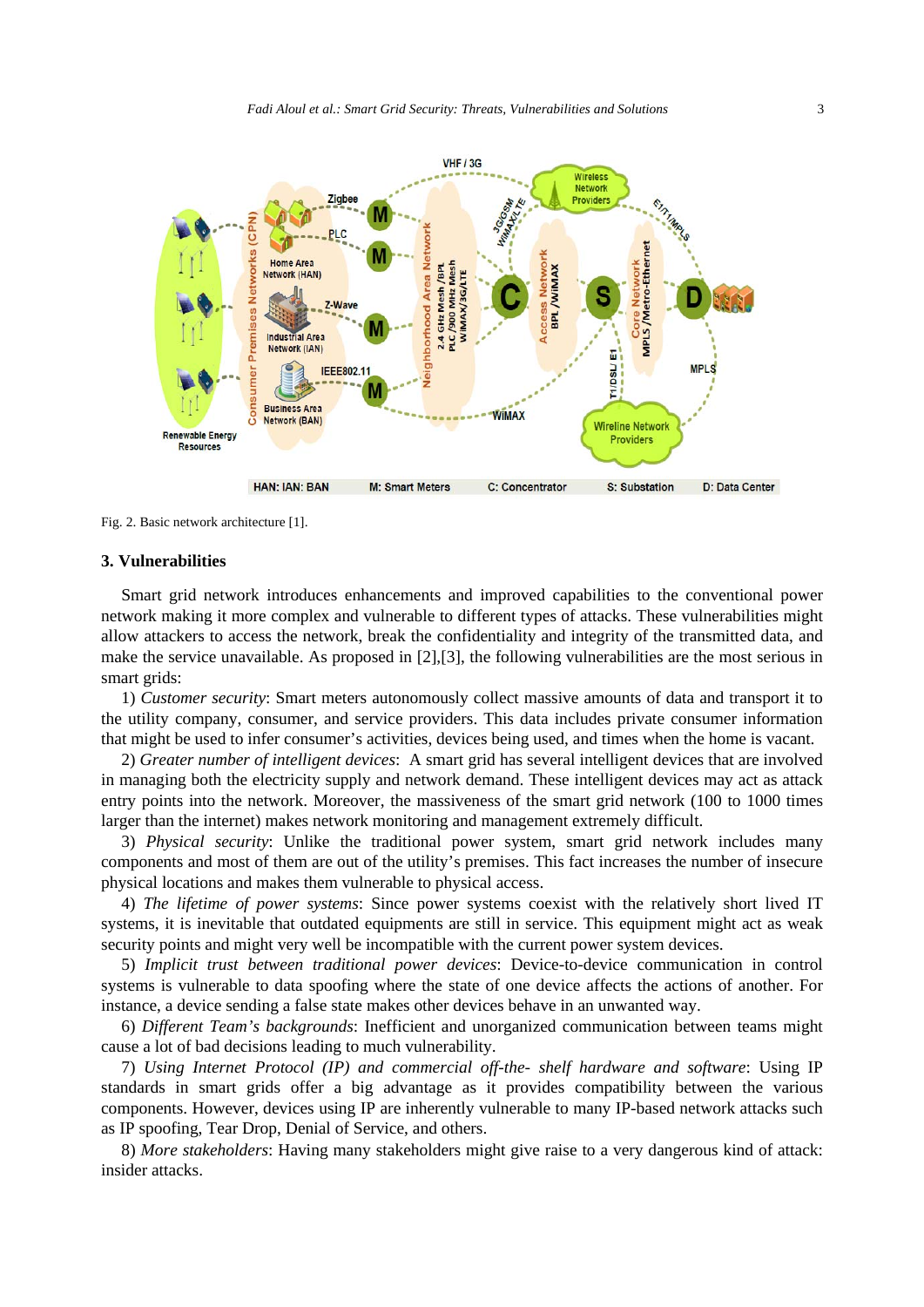## **4. Attackers and Types of Attacks**

The just mentioned vulnerabilities can be exploited by attackers with different motives and expertise and could cause different levels of damage to the network. Attackers could be script kiddies, elite hackers, terrorists, employees, competitors, or customers. The authors in [4] group attackers into: 1) Nonmalicious attackers who view the security and operation of the system as a puzzle to be cracked. Those attackers are normally driven by intellectual challenge and curiosity. 2) Consumers driven by vengeance and vindictiveness towards other consumers making them figure out ways to shut down their home's power. 3) Terrorists who view the smart grid as an attractive target as it affects millions of people making the terrorists' cause more visible. 4) Employees disgruntled on the utility/customers or ill-trained employees causing unintentional errors. 5) Competitors attacking each other for the sake of financial gain.

Those attackers can cause a wide variety of attacks, classified into three main categories [5],[6]: Component-wise, protocol-wise, and topology-wise. Component-wise attacks target the field components that include Remote Terminal Unit (RTU). RTUs are traditionally used by engineers to remotely configure and troubleshoot the smart grid devices. This remote access feature can be subject to an attack that enables malicious users to take control over the devices and issue faulty states such as shutting down the devices. Protocol-wise attacks target the communication protocol itself using methods such as reverse engineering and false data injections. Topology-wise attacks target the topology of the smart grid by launching a Denial-of-Service (DoS) attack that prevents operators from having a full view of the power system causing inappropriate decision making. More attacks were discussed in [7]-[10] including:

1) *Malware spreading:* An attacker can develop malware and spread it to infect smart meters or company servers. Malware can be used to replace or add any function to a device or a system such as sending sensitive information.

2) *Access through database links:* Control systems record their activities in a database on the control system network then mirror the logs into the business network. If the underneath database management systems are not properly configured, a skilled attacker can gain access to the business network database, and then use his skills to exploit the control system network.

3) *Compromising communication equipment:* An attacker may compromise some of the communication equipment such as multiplexers causing a direct damage or using it as a backdoor to launch future attacks.

4) *Injecting false information (Replay Attack):* An attacker can send packets to inject false information in the network, such as wrong meter data, false prices, fake emergency event, etc. Fake information can have huge financial impact on the electricity markets.

5) *Network Availability:* Since smart grid uses IP protocol and TCP/IP stack, it becomes subject to DoS attacks and to the vulnerabilities inherent in the TCP/IP stack. DoS attacks might attempt to delay, block, or corrupt information transmission in order to make smart grid resources unavailable.

6) *Eavesdropping and traffic analysis:* An adversary can obtain sensitive information by monitoring network traffic. Examples of monitored information include future price information, control structure of the grid, and power usage.

7) *Modbus security issue:* The term SCADA refers to computer systems and protocols that monitor and control industrial, infrastructure, or facility-based processes such as smart grid processes. Modbus protocol is one piece of the SCADA system that is responsible for exchanging SCADA information needed to control industrial processes. Given that the Modbus protocol was not designed for highly security-critical environments, several attacks are possible including: (a) sending fake broadcast messages to slave devices (Broadcast message spoofing), (b) replaying genuine recorded messages back to the master (Baseline response replay), (c) locking out a master and controlling one or more field devices (Direct slave control), (d) sending benign messages to all possible addresses to collect devices' information (Modbus network scanning), (e) reading Modbus messages (Passive reconnaissance), (f) delaying response messages intended for the masters (Response delay), and (g) attacking a computer with the appropriate adapters (Rouge interloper).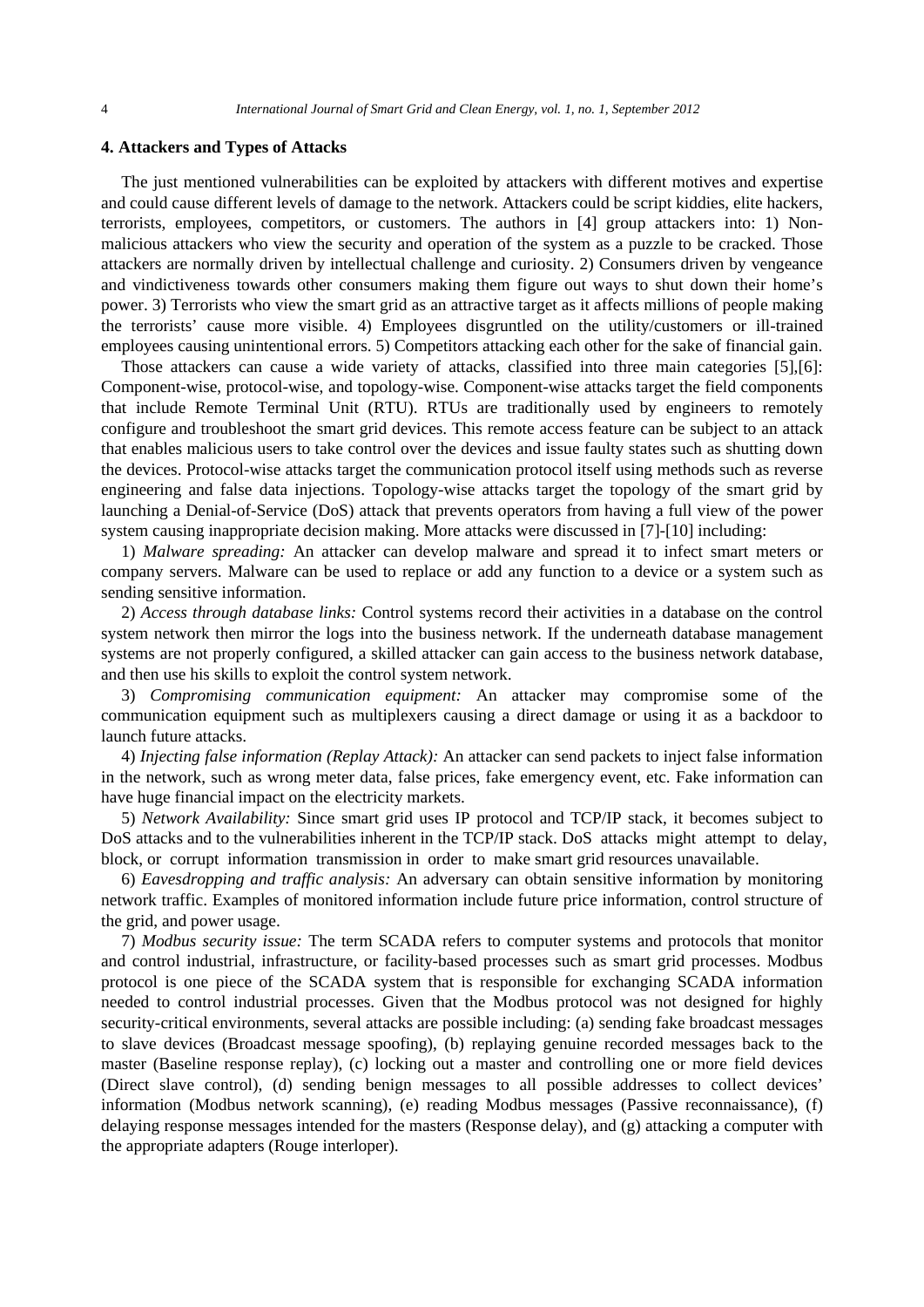## **5. Challenges for New Security Solutions**

Security solutions developed for traditional IT networks are not effective in grid networks [6] because of the major differences between them. Their security objectives are different in the sense that security in IT networks aims to enforce the three security principles (confidentiality, integrity and availability), while the security in automation (grid) networks aims to provide human safety, equipment and power lines protection, and system operation. Moreover, the security architecture of IT networks is different than that of the Grid network since security in IT networks is achieved by providing more protection at the center of the network (where the data resides), while the protection in automation networks is done at the network center and edge. Their underlying topology is also different where IT networks use a well defined set of operating systems (OSs) and protocols, while automation networks use multiple propriety OSs and protocols specific to vendors. Finally, their Quality of Service (QoS) metrics are different in the sense that it is acceptable in IT networks to reboot devices in case of failure or upgrade, while this is not acceptable in automation networks since services must be available at all times.

These major differences between the IT and grid network security objectives necessitate the need for new security solutions specific for the smart grid network. The development of these security solutions is faced with many challenges [5],[6] including: 1) some components use propriety OS to control functionality rather than security, 2) automation system network was designed without regard to security, 3) security should be integrated with existing systems without downgrading the performance, 4) remote access to grid devices should be monitored and controlled, and 5) the new protocols should have the capability of incorporating future security solution.

# **6. Proposed Solutions**

Having overviewed the major vulnerabilities and security challenges, this section the recent security solutions [3], [11]-[14]:

1) Identity should be verified through strong authentication mechanisms. Organizations should implement an *implicit deny* policy such that access to the network is granted only through explicit access permissions.

2) Malware protection on both Embedded and General purpose systems. Embedded systems are intended to only run software that is supplied by the manufacturer. The manufacturer is required to embed in its products a secure storage that contains keying material for software validation. Using a key, the system can validate any newly downloaded software prior to running. However, general purpose systems are intended to support third party software. For this system, up-to-date and frequently updated antivirus software along with host-based intrusion prevention are required.

3) Network Intrusion Prevention System (IPS) and Network Intrusion Detection System (IDS) technologies should augment the host-based defenses to protect the system from outside and inside attacks.

4) Vulnerability assessments must be performed at least annually to make sure that elements that interface with the perimeter are secure.

5) In some instances, user actions can open potential system vulnerabilities. As such, awareness programs should be put in place to educate the network users about security best practices for using network tools and applications.

6) Devices must know the sources and destinations they communicate with. This is accomplished through mutual authentication techniques using Transport Layer Security (TLS) or Internet Protocol Security (IPSec).

7) Devices should support Virtual Private Network (VPN) architectures for secure communication.

8) Devices must use Public key Infrastructure (PKI) to secure communication [14]. However, there are some constraints regarding cryptography and key management [15]: current devices do not have enough processing power and storage to perform advanced encryption and authentication techniques, communications in a smart grid system will be over different channels that have different bandwidths, and connectivity, where all devices, certificate authorities, and servers must be connected at all times.